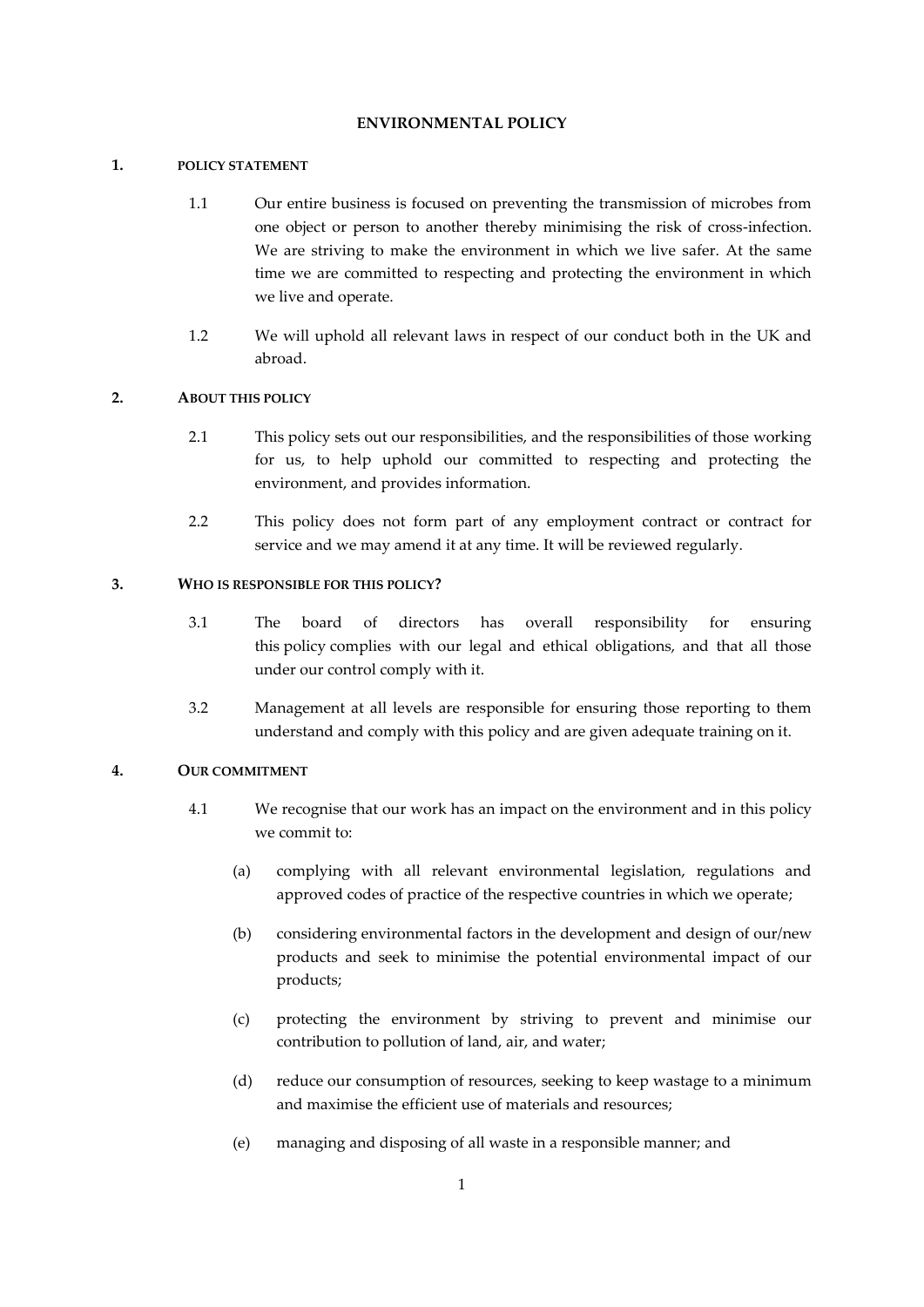(f) developing our management processes to ensure that environmental factors are considered during planning and implementation.

# **5. OUR ACTION PLAN**

- 5.1 To meet our commitments we will:
	- (a) provide that the Board of Directors has overall responsibility for this policy and performance;
	- (b) allocate appropriate resources to implement this policy;
	- (c) provide training for our staff so that we all work in accordance with this policy and within an environmentally aware culture;
	- (d) investigate any environmental incident so that lessons are learnt to prevent recurrence;
	- (e) monitor and continuously improve our environmental performance;
	- (f) review our environmental policy regularly; and
	- (g) set targets for improvement and report upon progress towards them.

# **6. OUR RESPONSIBILITIES**

- 6.1 All staff shall ensure that they read, understand and comply with this policy.
- 6.2 All staff are required to avoid any activity that might lead to, or suggest, a breach of this policy.
- 6.3 All staff shall notify the Chief Financial Officer as soon as possible if they believe or suspect that a breach of this policy has occurred, or may occur in the future.
- 6.4 We are committed to ensuring no one suffers any detrimental treatment as a result of raising concerns in relation to the policy, or because of reporting in good faith their suspicion that an actual or potential breach has taken place, or may take place in the future. Detrimental treatment includes dismissal, disciplinary action, threats or other unfavourable treatment connected with raising a concern. If you believe that you have suffered any such treatment, you should inform the Chief Financial Officer immediately.

### **7. TRAINING AND COMMUNICATION**

- 7.1 Training on this policy shall be provided as necessary for all those relevant individuals who work for us. .
- 7.2 Our commitment must be communicated to all suppliers, contractors and business partners at the outset of our business relationship with them and as appropriate thereafter.